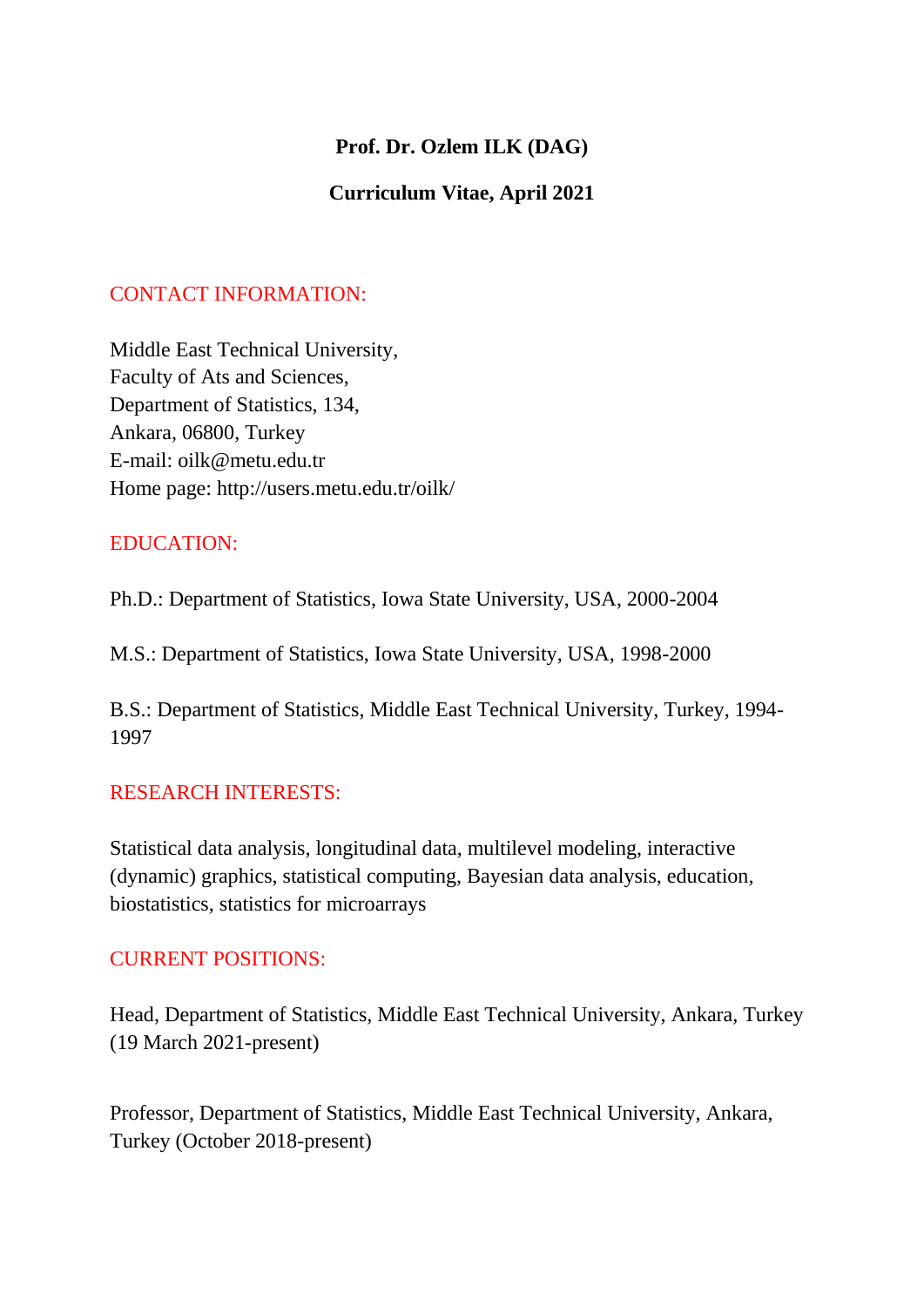Advisory Board, Mathematics & Physics Research Support Group (MFAG), TUBITAK (The Scientific and Technological Research Council of Turkey) (October 2018-present)

Advisory Board, Journal of Biostatistics, Turkish Clinics (2009-)

# PREVIOUS POSITIONS:

Statistical Consultant, Income and Living Conditions Survey, EU Grant Contract No. 14463.2015.003-2016-507, Turkish Statistical Institute (TurkStat), Ankara, Turkey (June-July 2019)

Associate Professor (by university), Department of Statistics, Middle East Technical University, Ankara, Turkey (November 2013-present)

Associate Professor (by YOK), Department of Statistics, Middle East Technical University, Ankara, Turkey (12 December 2012-present)

Affiliated Faculty Member, Actuarial Sciences Program, Institute of Applied Mathematics, Middle East Technical University, Ankara, Turkey (September, 2008- May 2017)

Ethics Committee Member, Department of Statistics, Middle East Technical University, Ankara, Turkey (March 2008-2015 )

Assistant Editor of Journal of Statistical Research (Turkey), TUIK, Ankara, Turkey (July, 2007 - June 2015)

Vice Chair Person, Department of Statistics, Middle East Technical U niversity, Ankara, Turkey (24 December 2012-11 March 2015)

Assistant Professor, Department of Statistics, Middle East Technical University, Ankara, Turkey (July, 2010-December 2012)

Instructor, Department of Statistics, Middle East Technical University, Ankara, Turkey (September, 2004- July 2010)

Expert researcher (part-time), TUBITAK (The Scientific and Technological Research Council of Turkey), Division of Science, Technology and Innovation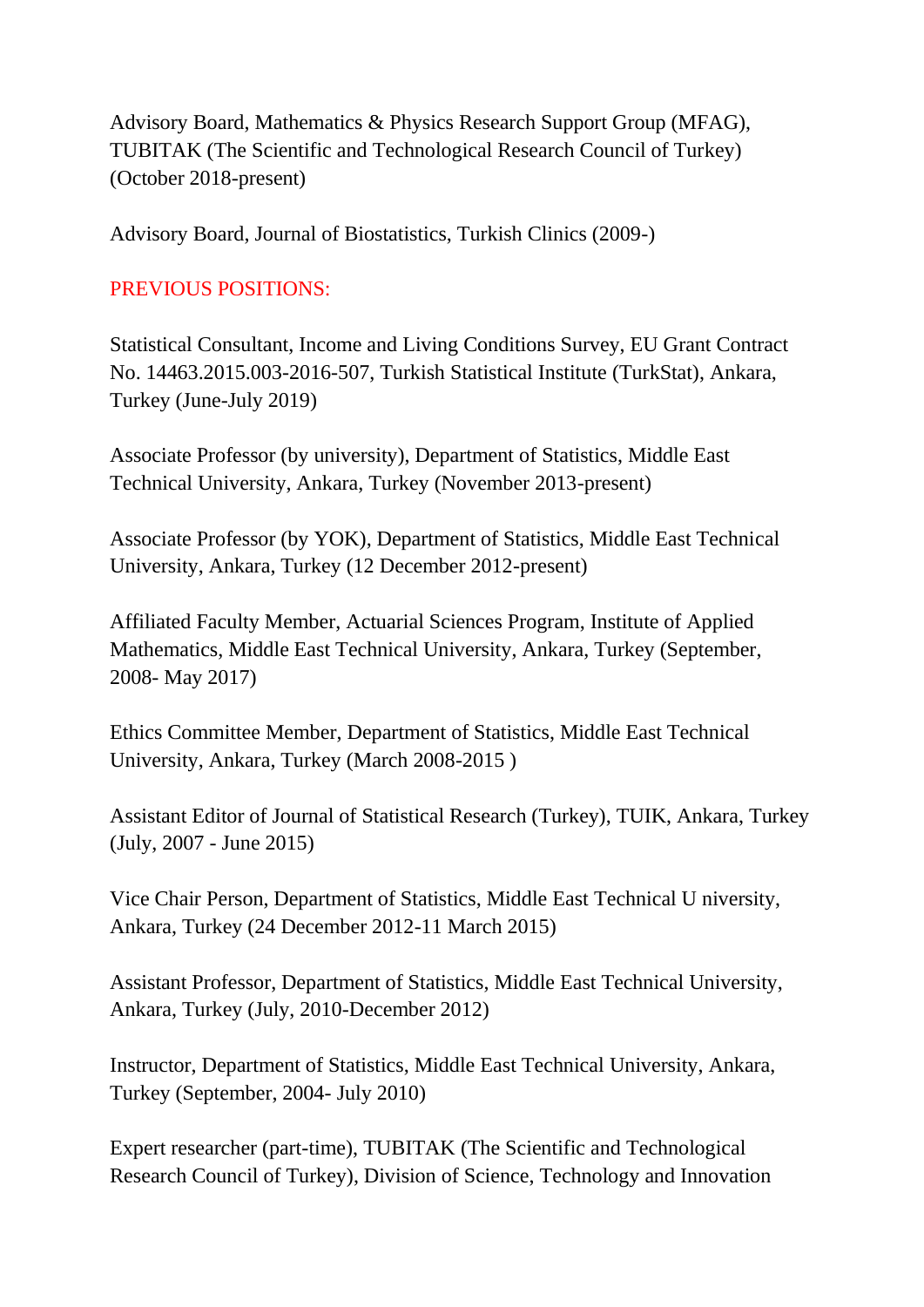Policies and Strategies (June 2009-May 2010)

Summer Internship Coordinator, Department of Statistics, Middle East Technical University, Ankara, Turkey (July 2011 - May 2014)

One of the academic advisors of SIAM Student Chapter at METU, Ankara, Turkey (November, 2011 - 2013)

One of the members of "Istatistik Egitimi Hazirlik Komisyonu" (Statistics Educa tion Preparation Commission), TUIK, Ankara, Turkey (January, 2012 - March 2012)

General secretary & Treasurer of EMR-IBS (Eastern Mediterranean Region - International Biometric Society) (May, 2007 - May, 2009)

The country representative of EMR-IBS (Eastern Mediterranean Region - International Biometric Society) (May, 2005- May, 2007)

Research Assistant, Department of Statistics, Middle East Technical University, Ankara, Turkey (1997-2004)

Research Assistant, Department of Statistics, Iowa State University, Ames, USA (Fall 2003 - Spring 2004)

Student Assistant, Department of Statistics, Middle East Technical University, Ankara, Turkey (1996-1997)

## SELECTED PUBLICATIONS:

## *Thesis:*

Ilk, O. (2004) Exploratory multivariate longitudinal data analysis and models for multivariate longitudinal binary data. Ph.D. Thesis. Under the supervision of Dianne Cook and Michael Daniels. An updated version of this work is published as a book in 2008.

Ilk, O. (2000) Graphical methods for data containing a mix of categorical and quantitative variables Application to breast cancer studies. M.S. Creative Component (non-thesis M.S. report). Under the supervision of Dianne Cook.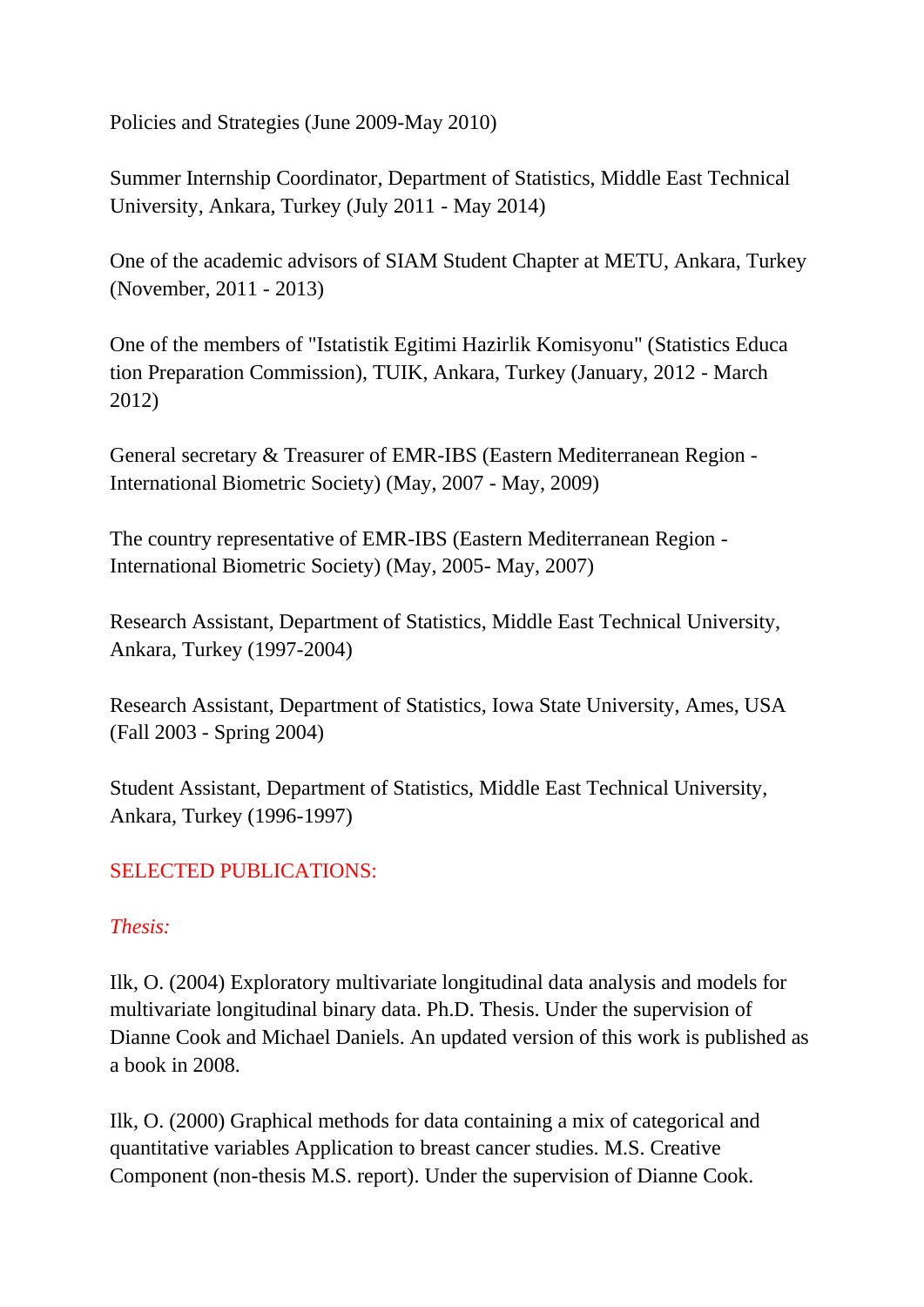#### *Books:*

Ilk, O. (2021) R Yazilimina Giris, 3. baski. Detay Yayincilik, Ankara, Turkiye. Web page supplement of this book is available [here](http://users.metu.edu.tr/oilk/Rgiris3.html) for the third edition.

Ilk, O. (2015) R Yazilimina Giris, 2. baski. ODTU Yayincilik (METU Press), Ankara, Turkiye. ISBN: 978-605-4362-26-4 Web page supplement of this book is available [here](http://users.metu.edu.tr/oilk/Rgiris2.html) for the second edition.

Ilk, O. (2011) R Yazilimina Giris. ODTU Yayincilik (METU Press), Ankara, Turkiye. ISBN: 978-605-4362-26-4 Web page supplement of this book is available [here](http://users.metu.edu.tr/oilk/Rgiris.html) for the first edition.

Ilk, O. (2008) [Multivariate Longitudinal Data Analysis.](http://www.amazon.com/Multivariate-Longitudinal-Data-Analysis-Ozlem/dp/3639072545/ref=sr_1_1?ie=UTF8&s=books&qid=1220273755&sr=1-1) Verlag Dr. Muller (VDM), Saarbrucken, Germany. ISBN: 978-3639072549 Web page supplement of this book is available [here](http://users.metu.edu.tr/oilk/mlda.html)

## *Chapters in Books:*

Glynn, R. J., Rosner, B. and Ilk, O. (2017). Multivariate Methods for Binary Longitudinal Data. Wiley StatsRef: Statistics Reference Online. 1-10. Online ISBN: 9781118445112

Ilk, O. (2007). Panel Data Analysis. Recent Advances in Statistics, Turkish Statistical Institute Press, Chapter 11, pp. 141-147. ISBN: 978-975-01606-0-8.

## *Refereed papers indexed in SCI:*

Cinar, O., Iyigun, C. & Ilk O. (2021?) An evaluation of a novel approach for clustering genes with dissimilar replicates, Communications in Statistics - Simulation and Computation, DOI: 10.1080/03610918.2020.1839092

Inan, G., Ilk, O. (2019) A marginalized multilevel model for bivariate longitudinal binary data. Statistical Papers, 60:3, 251-278.

Sareyyüpoglu B, Gülyaz V, Çokçaliskan C, Ünal Y, Çökülgen T, Uzunlu E, Gürcan S, Ilk O. (2019) Effect of FMD vaccination schedule of dams on the level and duration of maternally derived antibodies. Vet Immunol Immunopathol. 217: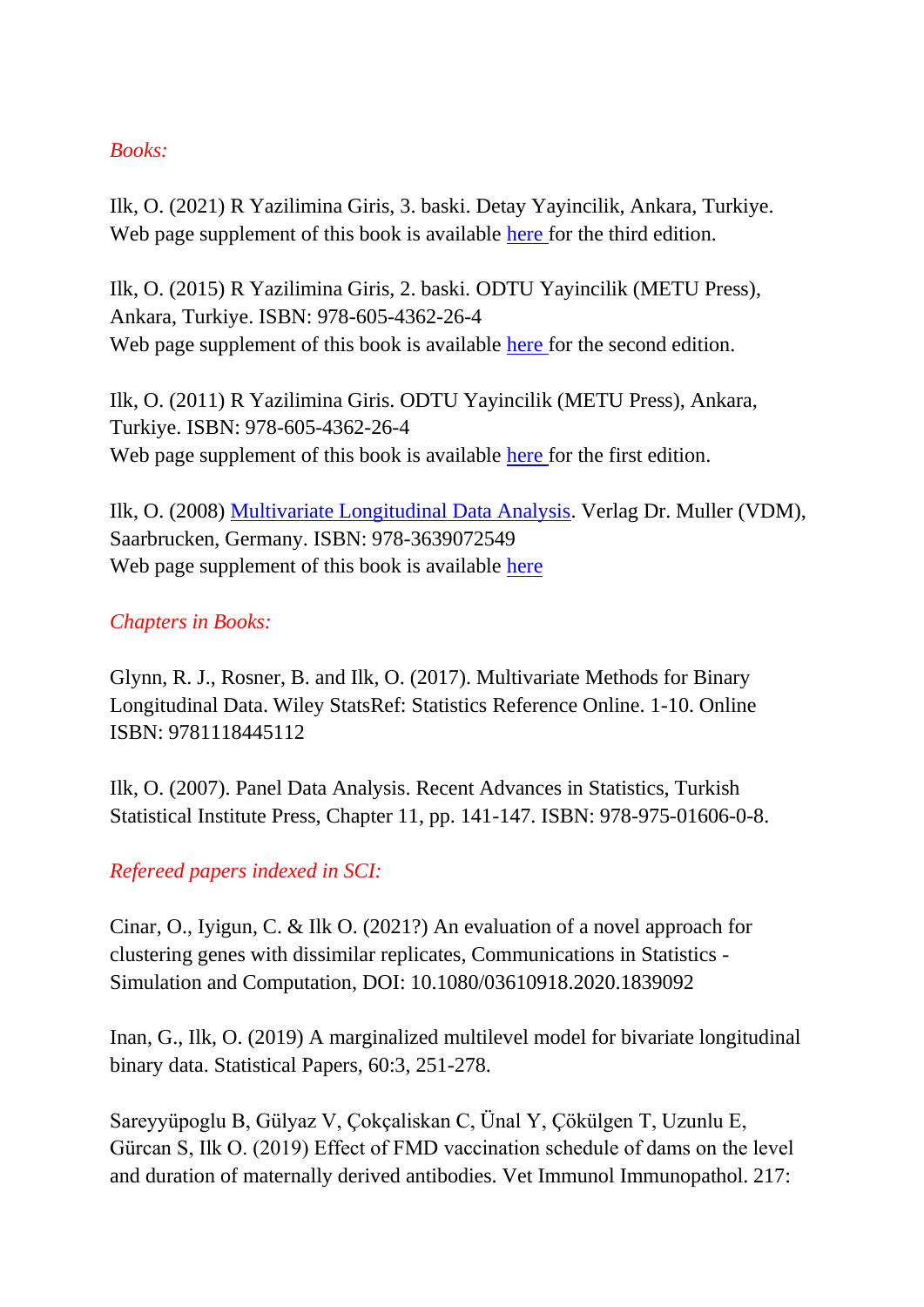109881.

Yucel O., Ekici, M., Ilk, O., Ilhan, M.N., Kayaoglu, G. (2018) Predicting Intraoperative Pain in Emergency Endodontic Patients: Clinical Study. Brazilian Oral Research, 32, e:38.

Cinar, O., Ilk, O., Iyigun, C. (2018) Clustering of Short Time-Course Gene Expression Data with Dissimilar Replicates. Annals of Operations Research, 263, 405-428.

Dag, O., Ilk, O. (2017) An Algorithm for Estimating Box-Cox Transformation Parameter in ANOVA. Communications in Statistics - Simulation and Computation, 46: 8, 6424-6435.

Asar, O., Ilk, O., Dag, O. (2017) Estimating Box-Cox Power Transformation Parameter Via Goodness-of-Fit Tests. Communications in Statistics - Simulation and Computation, 46: 1, 91-105.

Belder, N., Coskun, O., Erdogan, B.D., Ilk, O., Savas, B., Ensari, A., Ozdag, H. (2016) From RNA Isolation to Microarray Analysis - Comparison of Methods in FFPE Tissues. Pathology - Research and Practice, 212: 8, 678–685.

Kayaoglu, G., Gurel, M., Saricam, E., Ilhan, M.N., Ilk, O. (2016) Predictive Model of Intraoperative Pain during Endodontic Treatment: Prospective Observational Clinical Study. Journal of Endodontics, 42:1, 36-41.

Asar, O., Ilk, O. (2016) First-order marginalised transition random effects models with probit link function. Journal of Applied Statistics, 43:5, 925-942.

Asar, O., Ilk, O. (2016) Forecasting multivariate longitudinal binary data with marginal and marginally specified models. Journal of Statistical Computation and Simulation, 86:2, 414-429.

Ilk, O., Pekkurnaz, D., Cinko, M. (2014) Modeling company failure: a longitudinal study of Turkish banks. Optimization: A Journal of Mathematical Programming and Operations Research, 63:12, 1837-1849.

Asar, O., Ilk, O. (2014). Flexible multivariate marginal models for analyzing multivariate longitudinal data, with applications in R. Computer Methods and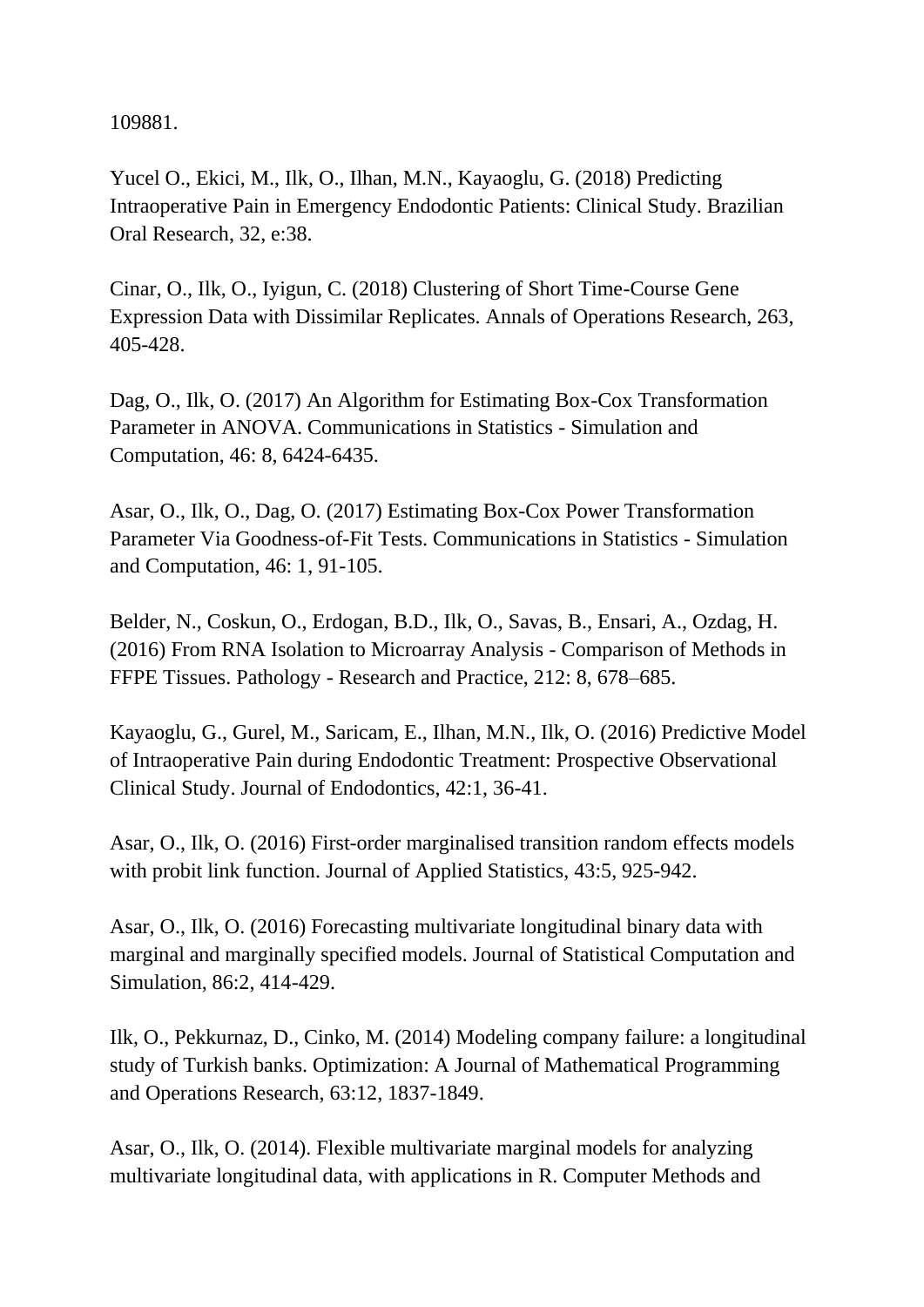Programs in Biomedicine, 115:3, 135-146.

Inan, G., Ilk-Dag, O., de Leon, A.R. (2014) Letter to Editor Re: "Logistic regression with multiple random effects: A simulation study of estimation methods and statistical packages," by Y. Kim, Y-K. Choi, and S. Emery, in The American Statistician, 67:3,171-182. The American Statistician, 68:2, 129-130.

Dag, O., Asar, O., Ilk, O. (2014) A methodology to implement Box-Cox Transformation when no covariate is available. Communications in Statistics - Simulation and Computation, 43:7, 1740-1759.

Asar, O., Ilk, O. (2013) mmm: an R package for analyzing multivariate longitudinal data with multivariate marginal models. Computer Methods and Programs in Biomedicine, 112:3, 649-654.

Yildiz G, Arslan-Ergul A, Bagislar S, Konu O, Yuzugullu H, et al. (2013) Genome-Wide Transcriptional Reorganization Associated with Senescence-to-Immortality Switch during Human Hepatocellular Carcinogenesis. PLoS ONE 8(5): e64016. doi:10.1371/journal.pone.0064016

Rajabli, F., Inan, G., Ilk, O. (2013) Power analysis of C-TDT for small sample size genome-wide association studies by the joint use of case-parent trios and pairs. Computational and Mathematical Methods in M edicine (Special Issue: Statistical Analysis of Biomarkers for Personalized Med icine), vol. 2013, Article ID 235825, 7 pages, 2013. doi:10.1155/2013/235825.

Ilk, H.G., Jane, O., Ilk, O. (2011) The effect of Laplacian filter in adaptive unsharp masking for infrared image enhancement. Infrared Physics & Technology, 54, 427- 438.

Ilk, O., Rajabli, F., Dungul, D., C., Ozdag, H., Ilk, H.G. (2011) A novel approach for small sample size family-based association studies: Sequential Tests. European Journal of Human Genetics, 19, 915-920.

Cetinkaya M., Tulga-Oz F., Orhan A. I, Orhan K., Karabulut B., Can-Karabulut D.C., Ilk O. (2011) Prevalence of oral abnormalities in a Turkish newborn population. International Dental Journal, 61 (2), 90-100.

Ilk O. and Daniels M. (2007) Marginalized Transition Random Effects Models for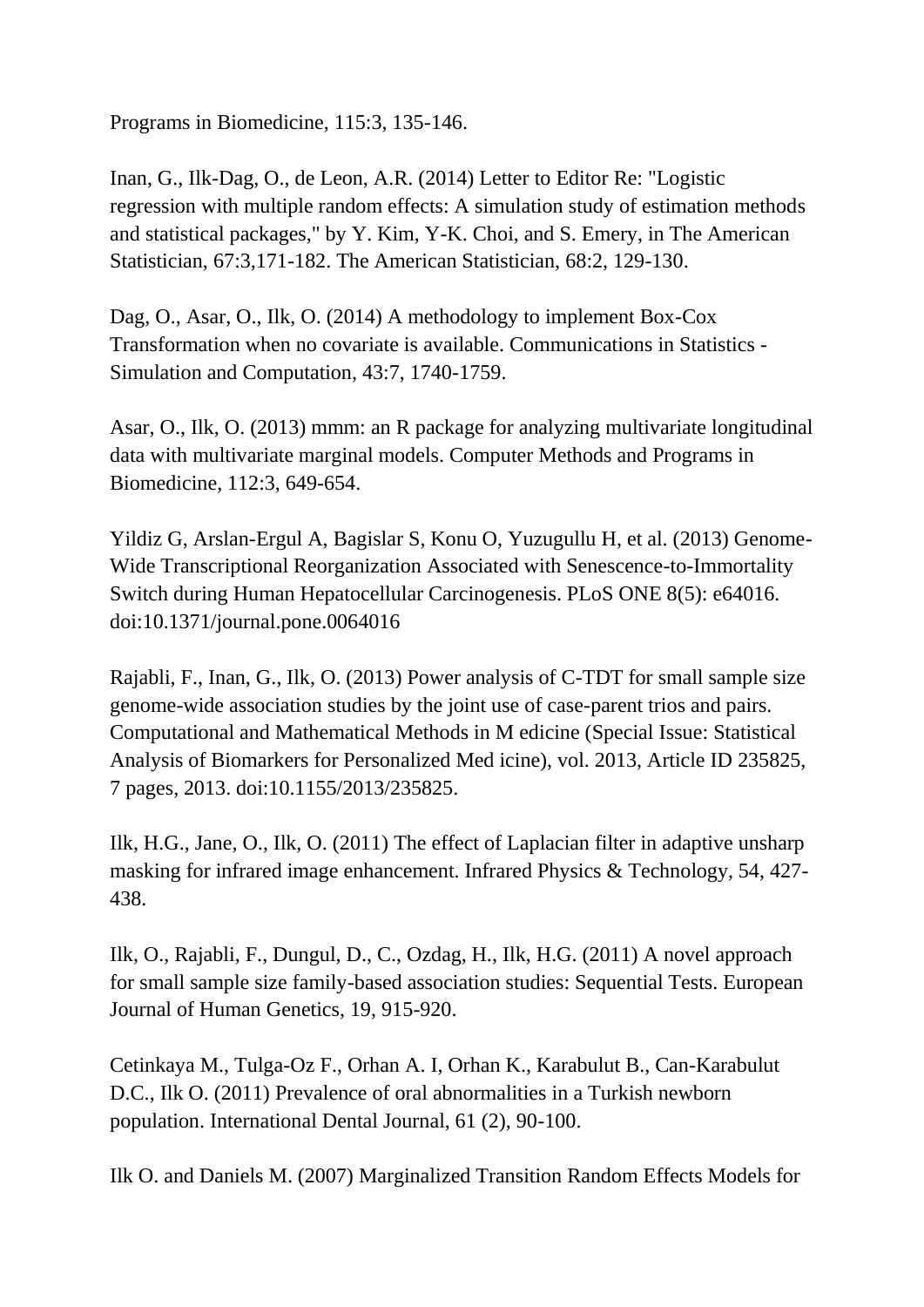Multivariate Longitudinal Binary Data. The Canadian Journal of Statistics - La revue canadienne de statistique, 35 (1), 105-123.

Erogul O., Ilk H. G., and Ilk O. (2001) A flexible bit rate switching method for low bit rate vocoders. Signal Processing, 81 (8), 1737-1742.

*Refereed papers in international journals:*

Karabulut, B., Tulga-Oz, F., Can-Karabulut, D.C., Batmaz, I., Ilk, O. (2009) Adhesion to Primary and Permanent Dentin and a Simple Model Approach, European Journal of Dentistry, 3, 32-41.

Ilk O. (2007) Use of Question and Comment Papers in College Teaching. Assessment Update, Vol 19, Number 6, pp. 12-13,16.

Adjengue L, Yacout S, Ilk O. (2007) Parameters Estimation for Condition Based Maintenance with Uncorrelated and Correlated Observations. Quality Engineering, 19, 197-206.

## *Refereed papers in national journals:*

Fidanoglu, P., Belder, N., Erdogan, B., Ilk, O., Rajebli, F., Ozdag, H. (2014), Genom Projeleri 5N1P: ne, nerede, ne zaman, nasil, neden ve hangi populasyonda?, Turk Hijyen ve Deneysel Biyoloji Dergisi, 71 (1): 45-60.

Inan, G., Ilk, O. (2013) Implementation of Regression Models for Longitudinal Count Data through SAS, Istatistik Arastirma Dergisi, 10, 3, 49-63.

Ilk, O., Cinko, M., Akinc, D., Pekkurnaz, D. (2008) Hizmet Sektorunde Mali Basarisizligin Modellenmesi, Istatistik Arastirma Dergisi, 6,1, 52-64.

## REVIEW ACTIVITIES: Reviewed manuscripts for:

Bioinformatics, Statistics in Medicine, Plos One, BMC Bioinformatics, Journal of Statistical Software, Computational Statistics and Data Analysis, Computational Statistics, Journal of Statistical Computation and Simulation, Journal of Industrial Management Optimization, IEEE Access, Communications in Statistics - Simulation and Computation, PeerJ, Journal of Statistical Research, Turkish Clinics, Cankaya University Journal of Arts and Sciences, ...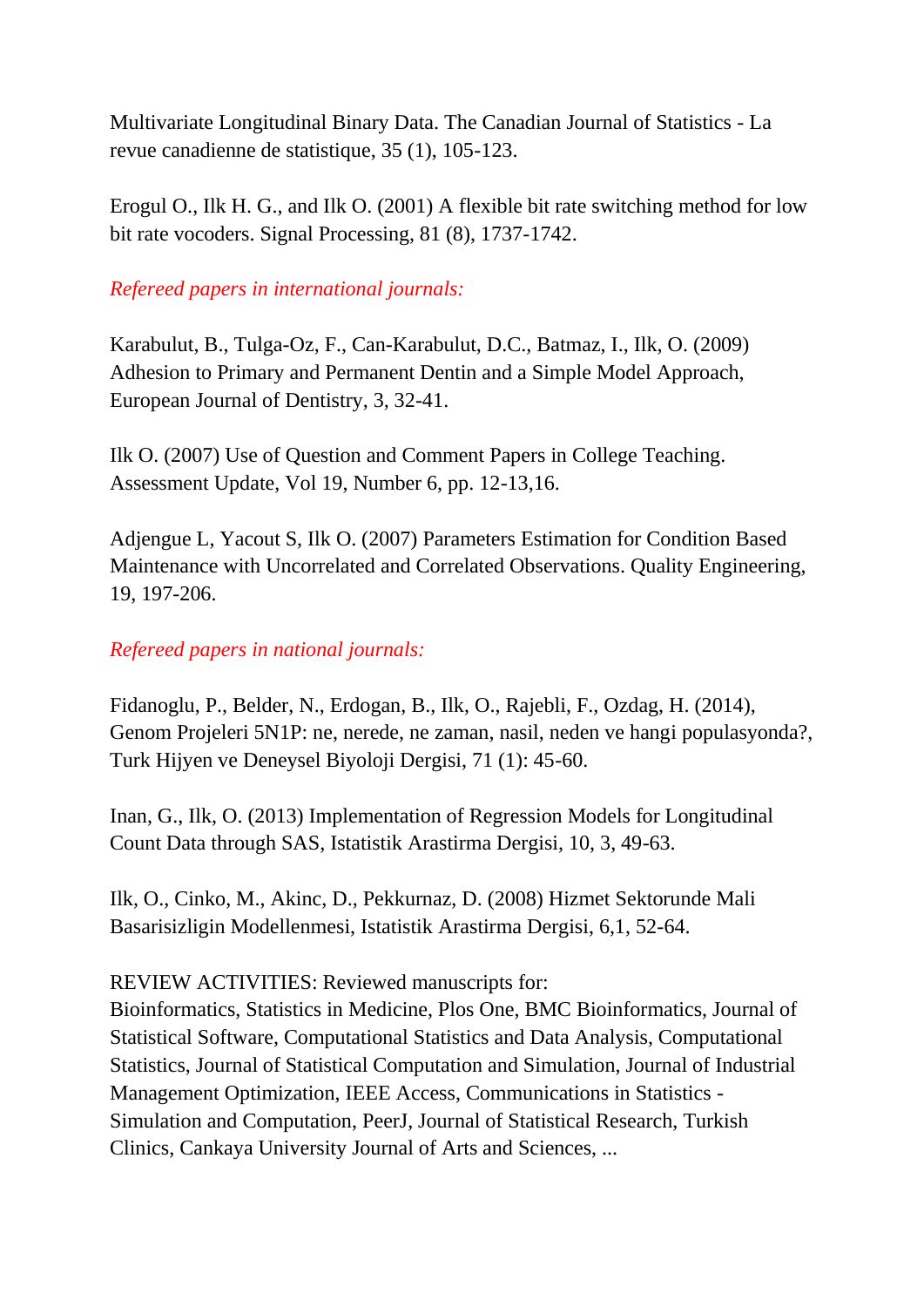## GRADUATE STUDENT SUPERVISION:

*Advisor of the following students:*

*Ph.D . students:*

Deniz Esin Emer (Ph.D., STAT) Ibrahim Erkan (Ph.D., STAT) (together with Assoc.Prof. Dr. Inci Batmaz) (graduated in December 2011) Gul Inan (Ph.D., STAT) (graduated in August 2014) A. Fatih Ortakaya (Ph.D., STAT) (graduated in December 2016)

*M.S. students:*

Deniz Akinc (M.S., STAT) (graduated in Summer, 2008) Ozgur Asar (M.S., STAT) (graduated in Summer, 2012) Ozlem Asker (M.S., STAT) (graduated in Fall, 2021) Yasemin Aslan (M.S., STAT) (graduated in Summer, 2010) Ozan Cinar (M.S., STAT) (together with Assist. Prof. Cem Iyigun) (graduated in Summer, 2013) Sinem Demirci (M.S., STAT) (graduated in Fall, 2019) Gul Inan (M.S., STAT) (graduated in Summer, 2009) Ebru Korkmaz (M.S., STAT) (graduated in Spring, 2019) Ebru Ozturk (M.S., STAT) (graduated in Summer 2017) Zerrin Yalcinoz (M.S., STAT) (graduated in Spring, 2008)

*Co-advisor of the following students:*

Mehmet Cakmak (M.S., STAT) (together with Asst. Prof. Ceylan Yozgatligil) (graduated in Fall, 2014) Serkan Erdural (M.S., IE) (together with Prof. Dr. Gulser Koksal) (graduated in Fall, 2006) Tugba Kapucu (M.S., STAT) (together with Prof. Dr. Inci Batmaz) (graduated in December 2016)

*Supervisor of term-project in Applied Mathematics Institute:*

Cansu Calik (M.S., IAM) (graduated in Spring, 2015)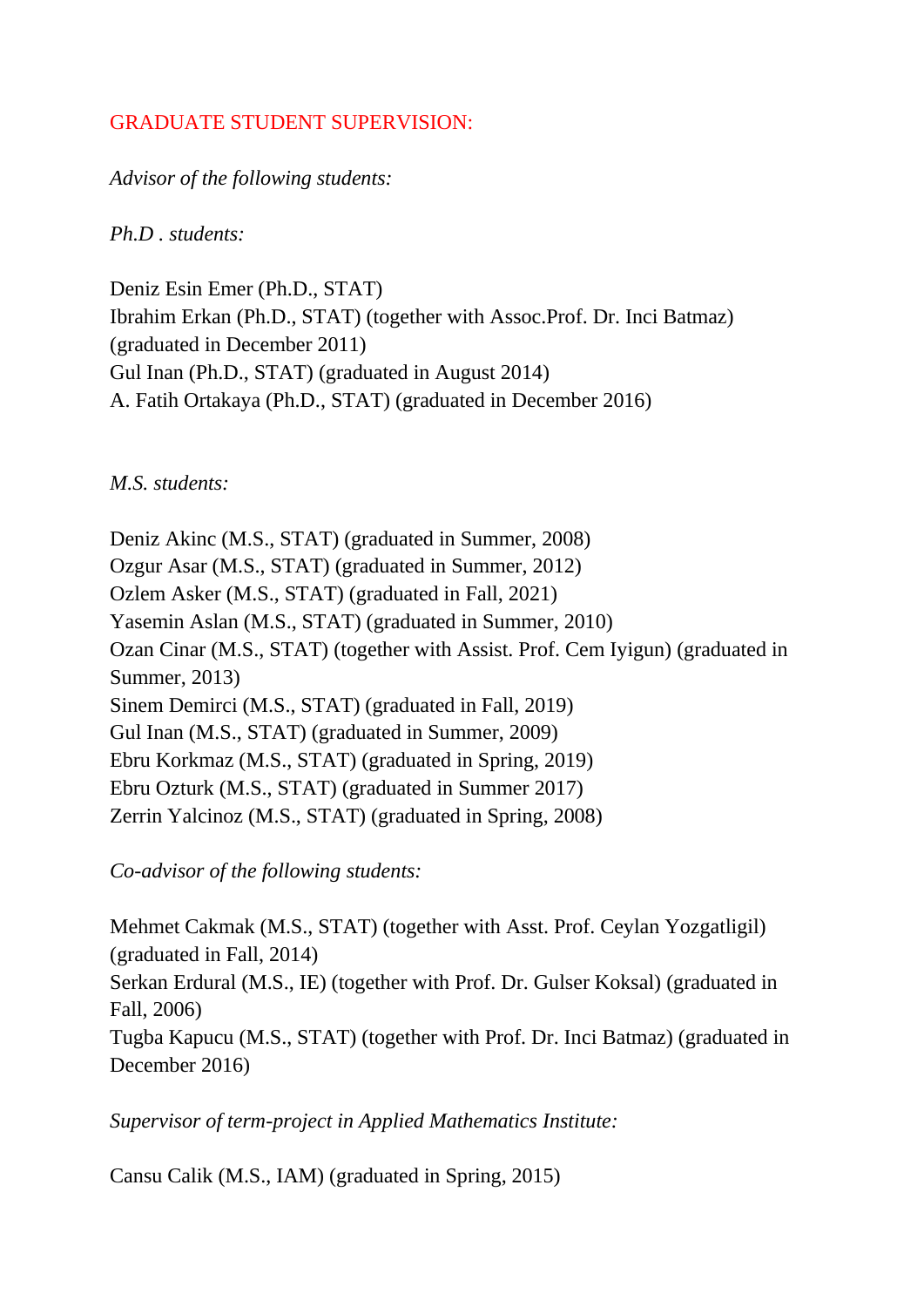## PROJECT EXPERIENCE:

### *Completed projects:*

Project title: "Validation of 75 SNPs associated with sporadic colorectal cancer identified through family based genomewide association study conducted in Turkish population"

PI: Assoc. Prof. Hilal Ozdag (Ankara University, Biotechnology Institute) Supported by: The Scientific and Technological Research Council of Turkey (TUBITAK), TURKEY

COST project, Action: BM1206 (Cooperation Studies on Inherited Susceptibility to Colorectal Cancer )

Role & time spent: Co-investigator, June 2013 - June 2016

Project title: "Determination of New Genetic Predisposition Genes and Genes Involved in Cancer Progression Through Genomewide SNP Profiling in Sporadic Colorectal Cancer Cases"

PI: Assoc. Prof. Hilal Ozdag (Ankara University, Biotechnology Institute) Supported by: The Scientific and Technological Research Council of Turkey (TUBITAK), TURKEY

Role & time spent: Co-investigator, February 2008 - February 2011 Project No: 107S348

Project title: "Cancer and Venous Thrombosis: Genomewide Expression Analysis In Order To Identify New Molecular Markers That Lie between Thrombosis and Tumorigenesis"

PI: Assoc. Prof. Hilal Ozdag (Ankara University, Biotechnology Institute) Supported by: BAP, Ankara University

Role & time spent: Co-investigator, January 2008 - January 2011

Project title: "Identification and Expression Profiling of Novel Target Genes Determined by an Epigenetic Reactivation Screen in Breast Cancer" PI: Assoc. Prof. Isik Yulug (Bilkent, Molecular Biology and Genetics) Supported by: The Scientific and Technological Research Council of Turkey (TUBITAK), TURKEY Role & time spent: Co-investigator, July 2007 - July 2009 Project No: TBAG- 107T181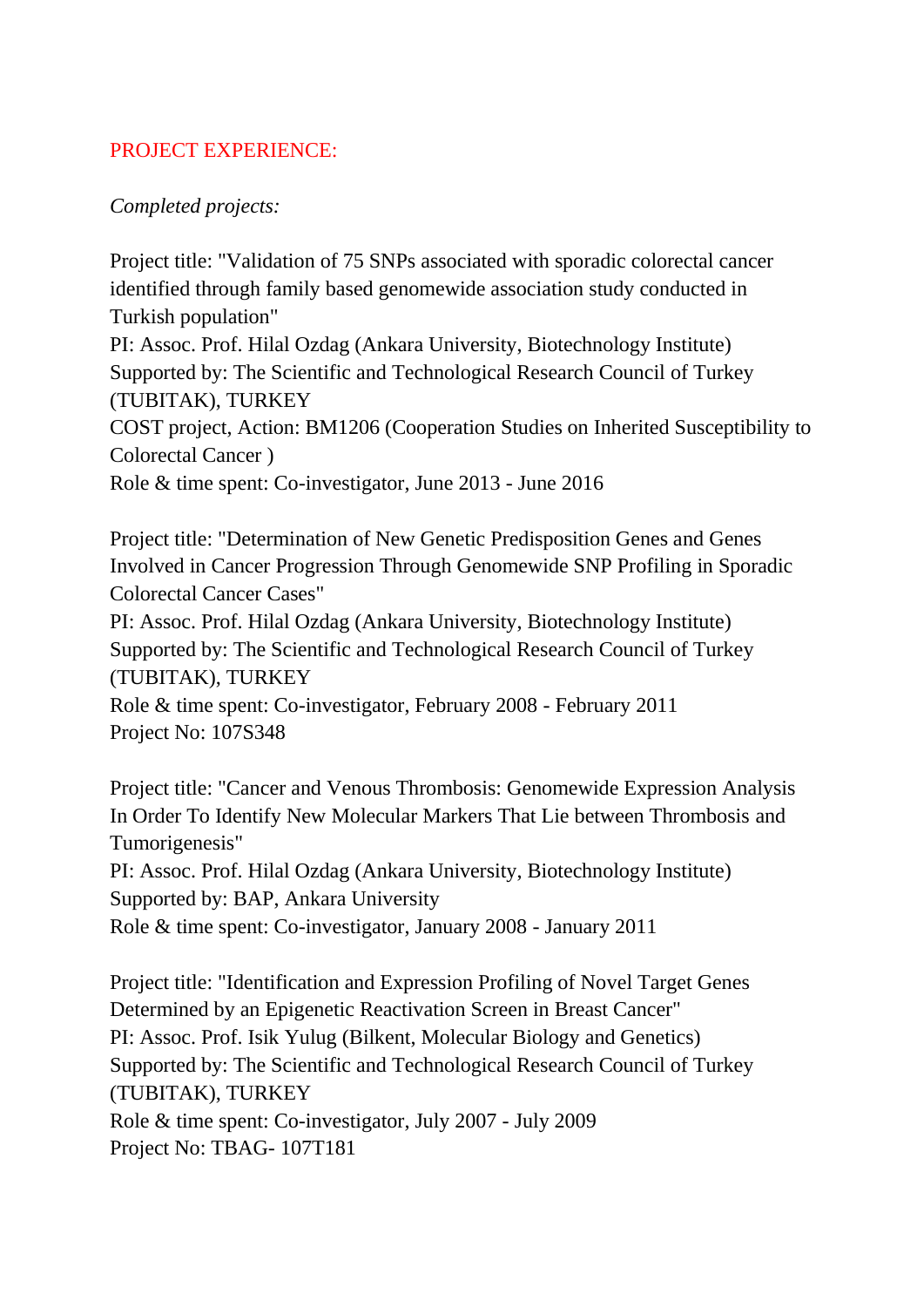Project title: "Investigation of the effects of nicotine and levamisole on the cellular phenotype and expression profiles of cancer cells using a comparative functional genomics approach" PI: Assist. Prof. Ozlen Konu (Bilkent, Molecular Biology and Genetics) Supported by: The Scientific and Technological Research Council of Turkey (TUBITAK), TURKEY Role & time spent: Co-investigator, September 2007 - September 2009 Project No: 106T548

Project title: "Statistical models and predictions for financial statements of sectors in Turkey" PI: Dr. Ozlem Ilk Supported by: The Scientific and Technological Research Council of Turkey (TUBITAK), TURKEY Role & time spent: Principal investigator, Jan 2006 - Jan 2007 Project No: SOBAG-105K048

Project title: "Genetic and antigenic evolution of PRRS virus in persistently infected pigs" Under the supervision of: Prof. Philip Dixon Supported by: National Research Institue (NRI), USA Role & time spent: Graduate student researcher, Jan 2003 - Jan 2004

Project Title: "Covariance Estimation for Longitudinal Cancer Data" PI: Prof. Michael Daniels Supported by: National Institute of Health (NIH), USA Role & time spent: Graduate student researcher, May 2001 - May 2004

## TEACHING:

I taught 13 different undergraduate and 3 different graduate courses over the last 15 years at METU. I also worked as a teaching assistant at METU between 1997 and 1998.

Here is a list of the courses that I have most recently taught:

Stat250- Applied Statistics, Stat 363- Linear Models I, Stat 364- Linear Models II, Stat 462 – Biostatistics, Stat 551- Probability and Statistics I, Stat 552- Probability and Statistics II, Stat 561- Panel Data Analysis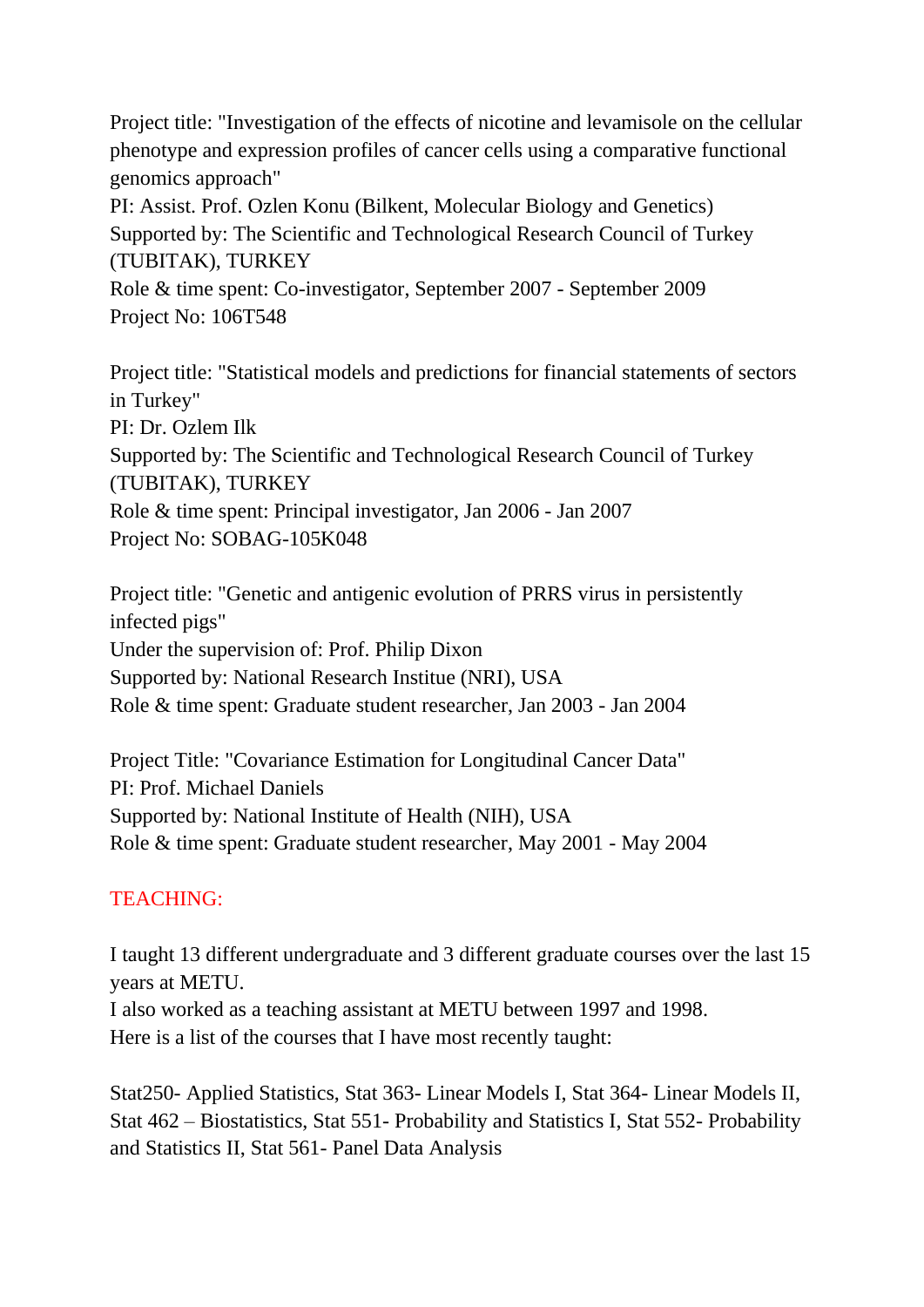#### EXPERIENCES ABROAD:

Spain, Barcelona, 2018 - to present my work in a conference

Germany, Magdeburg, 2014 - to lecture in the framework of Erasmus-Socrates

England, London, 2011 - to present my work in a conference

Greece, Crete, 2011 - to present my work in a conference

Portugal, Lisbon, 2010 - to present my work in a conference & serve as a chair of a session

Ireland, Dublin, 2008 - to present my work in a conference & to attend Executive committee meetings

Denmark, Copenhag, 2007 - to lecture in the framework of Erasmus-Socrates

Israel, Eilat,  $2007$  - to present my work in a conference  $\&$  to serve as country representative & as a chair of a session

Norway, Oslo, 2005 - to attend a training camp and conference

Greece, Corfu Islands, 2005 - to present my work in a conference

United States, Ames and many more, 1998-2004 - for graduate studies

Mexico, Puerta Valerta, 2001 - just for fun

England, Manchestar and a couple more, 1994 & 1996 - for visiting my big brother and for fun

#### SELECTED PRESENTATIONS:

#### *Invited lectures:*

2019, May, 16, Uzunlamasina Veri Analizine Giris ve Model Ornekleri (Introduction to Longitudinal Data Analysis and Model Examples), Gazi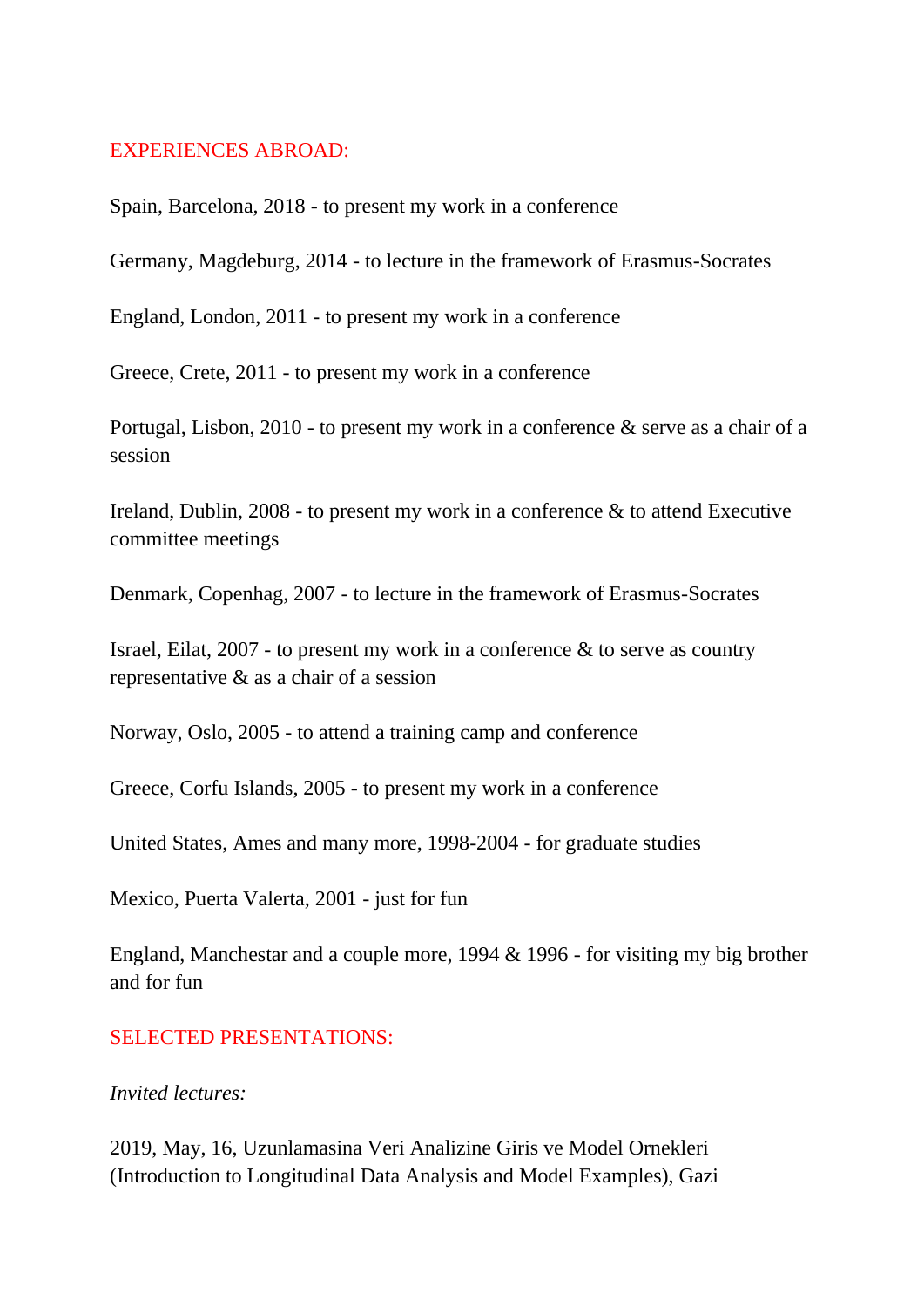University, SESHAT Psikometride Biyometrik ve Boylamsal Arastirmalar Grubu

2012, May, 17, 14:00-17:30, Introduction to R and GGobi, in SIAM workshop on "What would you do with all this data?", METU. 2010, December, 24, Introduction to Statistical Analysis of Microarray Data with R (in Turkish), in "3rd Microarray Training and Data Analysis Course", METU, Central Laboratory, Molecular Biology and Biotechnology R&D Center

2010, February, 13, Etki Analizi, Izmir Kalkinma Ajansi

2009, September 28-October 1, Panel Veri Analizi (Panel Data Analysis, in Turkish), TUIK (TURKSTAT)

2009, July, 1, Introduction to Statistical Analysis of Microarray Data (in Turkish), in "2nd Microarray Training and Data Analysis Course", METU, Central Laboratory, Molecular Biology and Biotechnology R&D Center

2009, May, 28, R Uygulamalari, Ondokuz Mayis University, Samsun, in Workshop on "Applications of Dose-Response Model with R".

2008, March, 12, Biyoistatistik, Ankara University.

2007, August, 21, Panel Data Analysis, METU, New Advances in Statistics Graduate Summer School.

2006, November, 30, Bayesian Data Analysis, METU, Informatics Institute

*Invited seminars:*

2010, December, 10, Introduction to Longitudinal Data Analysis, Ankara University, Department of Statistics

2010, November, 9, Introduction to Longitudinal Data Analysis and an Application to Istanbul Stock Exchange Data, METU, Institute of Applied Mathematics

2007, January, 25, Exploratory Data Analysis and Models for Multivariate Longitudinal Data, 4th EMR-IBS Conference, Israel

LANGUAGE: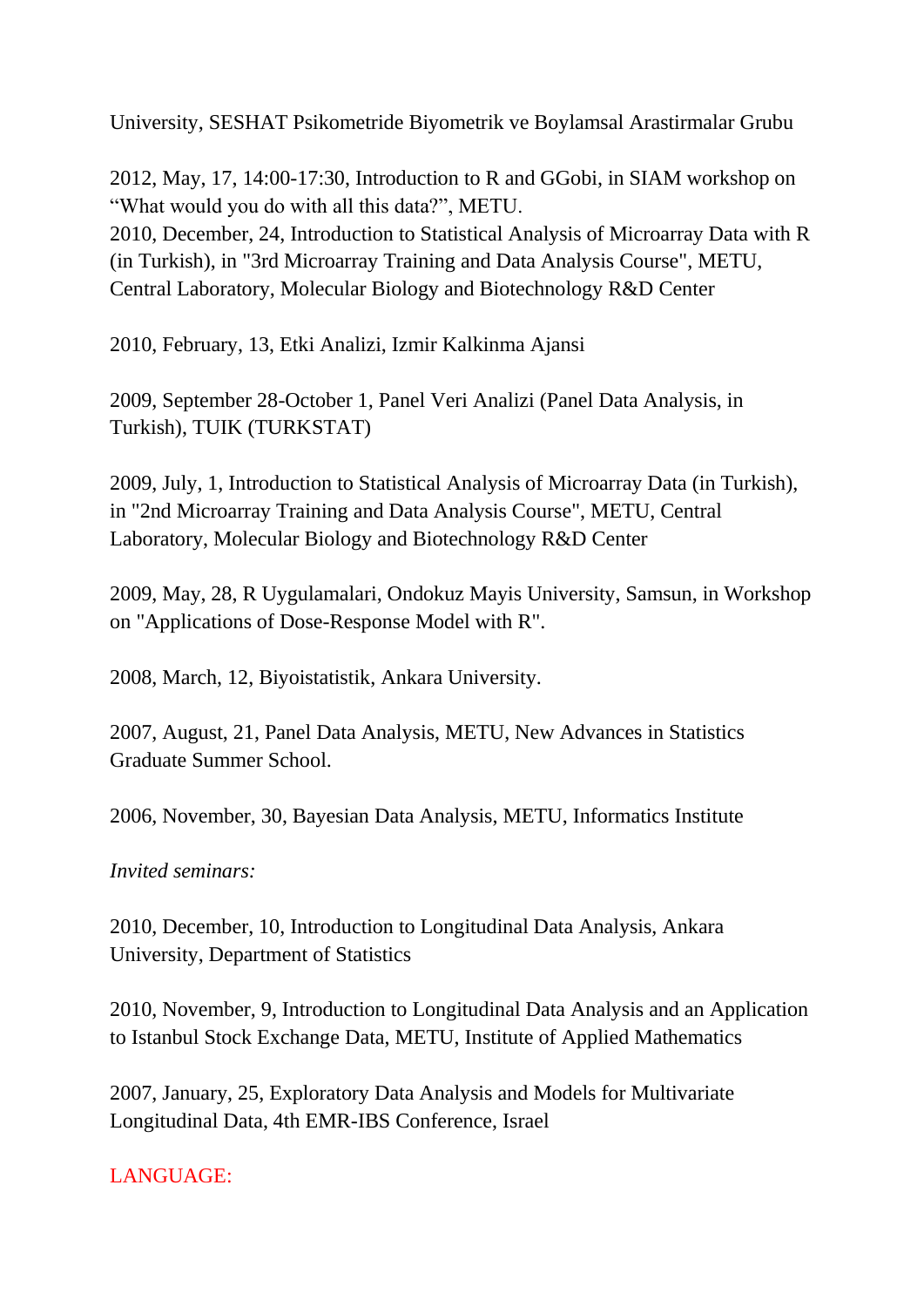Turkish (Native Language)

English (Recently taken exams: Exam Title; Date taken; Grade Translation from English to Turkish and Turkish to English; July 2010; Pass UDS; March 2008; 92.5/100 KPDS; Nov. 2004 ; 92/100 METU Proficiency Test; Sept. 2004; 91.5/100 METU Oral Exam; Sept. 2004; Pass "Why did you take so many exams?" you ask? No, I am not addicted to them. Apparently it is almost as difficult as getting a PhD in USA to convince people that I do, in fact, know English.)

# AWARDS, GRANTS AND HONORS:

20 years of service award from METU (2017)

Academic performance awards from METU - Ranked among the top 20% within the faculty for the activities during the last three years (2008  $& 2010 & 2014$ )

Teaching recognitions - Ranked among the top 20% within the faculty of Arts and Science in student evaluations (2005 & 2007 & 2008 & 2009 & 2011 & 2012 & 2013) & Ranked first within the faculty of Arts and Science in student evaluations (Spring 2015)

Best y-BIS Paper Award - Dag, O., Asar, O., Ilk, O. Estimating Box-Cox Power Transformation Parameter Via Goodness-of-Fit Tests. y-BIS 2013: Joint Meeting of Young Business and Industrial Statisticians in Istanbul, Turkey (2013).

Research grant from TUBITAK for a COST (European Cooperation in Science and Technology) project - Co-investigator in a research project directed by Assoc. Prof. Hilal Ozdag (Ankara University, Biotechnology Institute) (2013-)

Co-author of a study that received the 3rd place among oral presentations- Dungul DC, Belder N, Rajabli F, Inan G, Savas B, Ensari A, Kuzu A, Gecim E, Ilk O, Ilk HG, Ozdag H. (2011) Aile Temelli Genom Boyu Asosiyasyon Calismasi ile Sporadik Kolorektal Kanserde Yeni Yatkinlik Genlerinin Tanimlanmasi, XII.